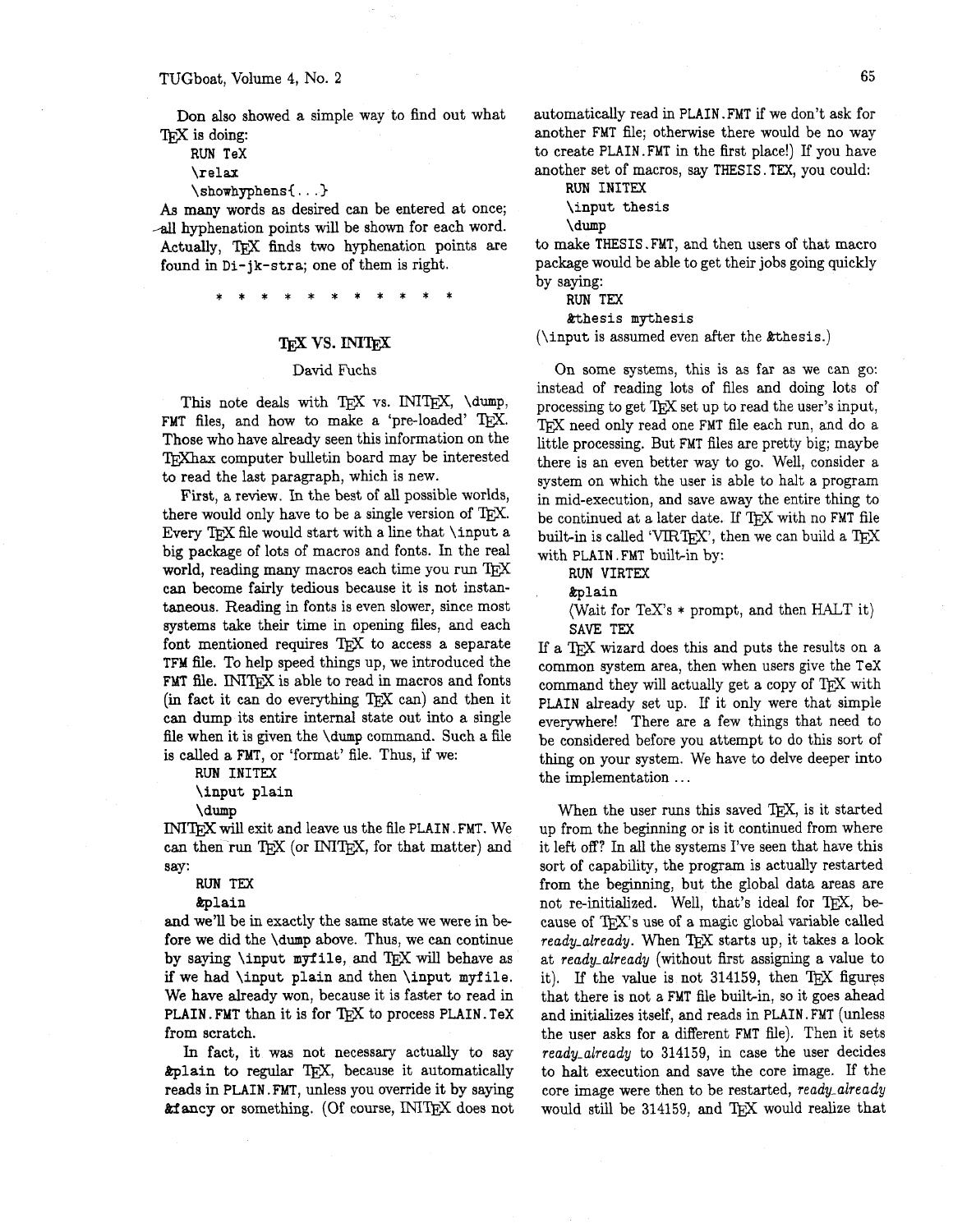it already had a **FMT** file loaded in, so it would skip over the whole initialization process.

Great. But there are problems. On some systems, the runtimes are completely oblivious to being interrupted and restarted. On these systems, the scheme described above works fine. Other systems, however, require the program to have come to a graceful exit before being saved; otherwise when it is restarted, everything will run amok. (Typically, the runtime might become confused by the fact that the log file was not closed when the core image was saved.) On such systems, you'd think you could build a TEX with **PLAIN. FMT** built-in by:

**RUN VIRTEX**  &plain \end

**SAVE TEX** 

because the  $\end{math}$  vill cause TFX to complete its execution by 'falling out the bottom.' The only problem is that, just before it does this, TFX sets *ready-already* to 0. The idea behind this is that if you are running on a system in which global variables are initially random, and you get put in the same spot in real memory as an old TFX job, then your TEX might get fooled into thinking that it has a FMT built-in (since the prior TEX job left *ready-already* at **314159),** when all it really has is the left-over internal state of someone else's TEX job. If the last T<sub>FX</sub> job cleared *ready-already* to zero, then you have less chance of being fooled, so this is what we have TEX do by default. On the other hand, the previous job might have gotten interrupted in the middle, and you'd be fooled anyway, so on this kind of system you're best off using another technique for checking built-in-ness. Anyway, the point is that you should remove the final *ready\_already* := 0 if you have the kind of system that requires you to say \end to get all the files closed and other things cleaned up before saving a  $TEX + (FMT$  file).

The astute reader may be asking "That still doesn't explain why there needs to be INITFX as well as VIRT<sub>FX</sub>. Why aren't things set up so that we can just

**RUN VIRTEX**  \input plain **HALT SAVE TEX** ?"

The answer is that VIRTEX is missing one or two capabilities that INITEX has. If you take a look at the WEB-language source for TFX, you'll see that there are two macros, named **INIT** and **TINI,** that delimit various sections of code. The idea is that if you Tangle **TeX.WFB** with **INIT** and **TINI** defined as null, then you'll get an INIT<sub>F</sub>X when you compile the resulting Pascal program. If **INIT** is defined **to**  evaluate to  $\mathcal{F}'$ , and **TINI**  $\mathcal{F}'$ , then when you Tangle you'll get almost the same Pascal program, but with portions commented out. Compiling this program gives VIRTEX.

Well, what are the sections that are commented out, and why? The code in question consists of the modules that initialize TEX's hash tables, read in the **POOL** file, and process hyphenation \patterns. We can get away with this because the hash table, string pool, and hyphenation trie all get dumped to the FMT file, so non-INIT<sub>F</sub>Xs need not be able to recreate them from scratch. This is strictly an efficiency move, since there is no reason to bog regular TFX down with the extra code and data space necessary to process these data structures. Only the missing \patterns primitive can be detected by the ordinary user, but only foreign language hyphenation hackers should be messing with that.

The other code not in VIRTEX is the stuff that handles \dump itself. Of course, if you have an infinitely fast machine with no address-space limitations, and if extra memory is free, then a simple change to TFX would let it load  $\partial$  batterns and do  $\d$ umps, and INITEX could be thrown away. Actually, so could **FMT** files, and the **\dump** feature.

Early tests on IBM VM/CMS systems seem to indicate that if the **FMT** files are blocked up into very large records, the system is able to process them quite quickly, so it is not necessary to do pre-loading. It turns out to be convenient to have seperate INITEX and VIRTEX executable programs on this system, however. The advantage is not only that VIRTEX is somewhat smaller due to the missing **INIT** code, but we also turn on the **DEBUG-GUBED**  and STAT-TATS switches in INIT<sub>F</sub>X, and compile it with the optimizer turned off and the full run-time checks turned on. Thus,  $\text{INITEX}$  is a relatively large, slow TEX, but it is good not only for creating new FMT files, but also to help check out any suspected bugs in QX, as well as help in heavy-duty macro debugging.

### **TEXHAX SUMMARY**

## David Fuchs

There were a few typos in the TEXhax summary in the last issue of TUGboat. Page 6, second column, last paragraph should say  $\circ \setminus$ , not  $\circ$ /. Similarly, page 7, line 7 should say  $\circ$  instead of just Q. Finally, the program example in the right column should have 8em removed in two places. This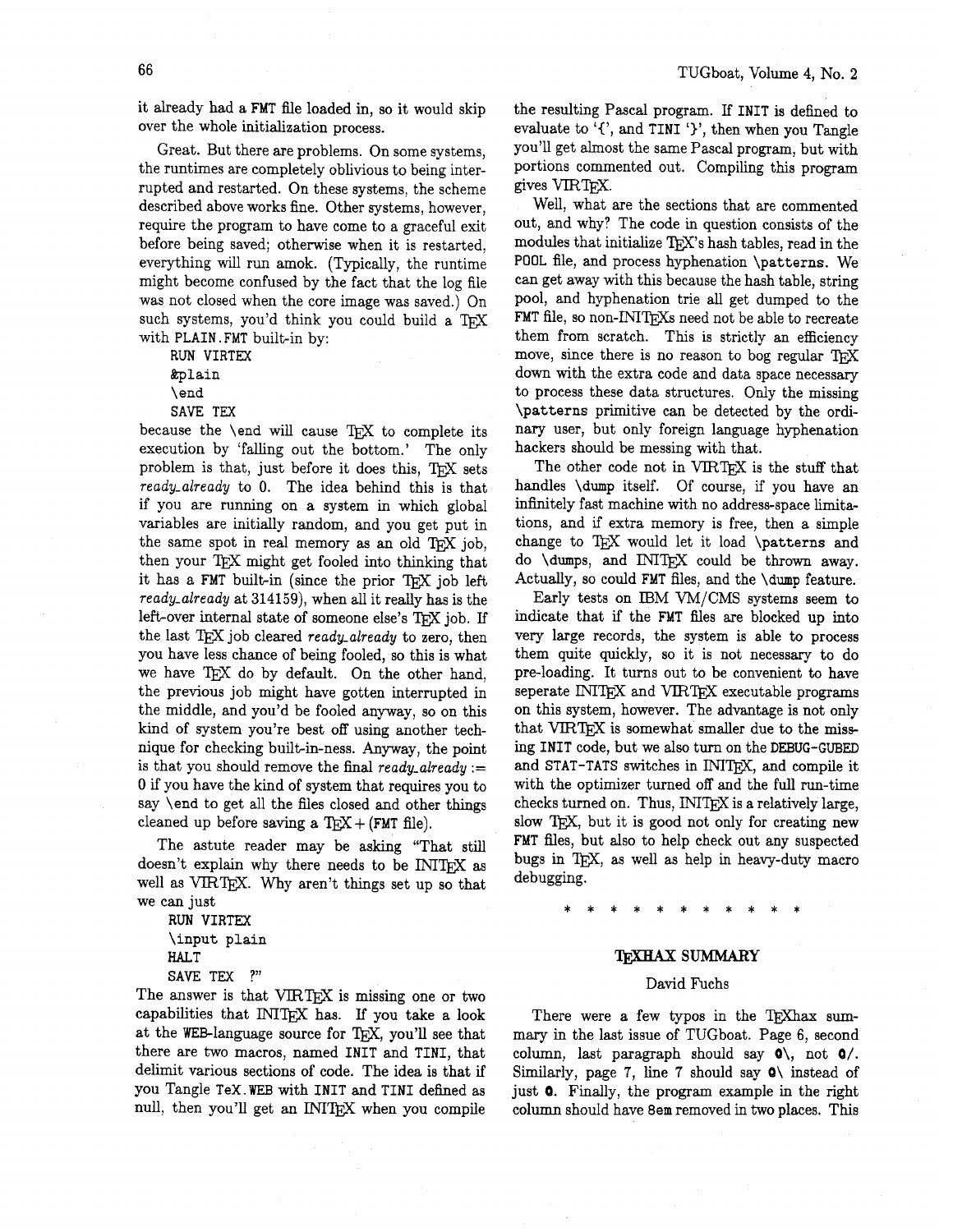might be a good place to mention that there is one more new feature in WEB: due to popular demand, the format of change files has changed. The new system lets you change just the middle of a module, and also warns you if the code you're changing has changed itself. Here's how it works: The change file has any number of changes of the form

(Comment lines) Ox (Old lines) **Q**<sub>y</sub> (New lines)

 $0<sub>7</sub>$ 

When Tangle or Weave sees a line that matches the fist "(Old line)", it checks that all the "(Old lines)" match the main web file. If not, an error message is given. In either case, the "(Old lines)" are discarded, and the "(New lines)" take their place. Comments can be given on the  $Qx$ ,  $Qy$ , and  $Qz$  lines, and between changes. All  $\mathbf{0}x$ ,  $\mathbf{0}y$ , and  $\mathbf{0}z$ 's must be at the beginning of a line.

To help you bootstrap the new Tangle and Weave, it may help to know that the code which has changed was in non-system-dependent modules, so your old change files should (almost) work with the new web files when run on the old Tangle. So you should be able to create a working new Tangle easily, using your previous change file; and you can test it out by making a new-format change file for Tangle and seeing if the new Tangle can recreate itself.

The 'almost' is because you may have to change \count0 to \pageno, to conform to the new TEX. You may also have to change  $\mathbf{0}'$ 's in TEX files, and lots of **00**'s in WEB files, to "'s, since tilde is now the tie character. Also, take a look at the note in **TeX82.DIF** about the big \set and \the change introduced in version 0.98 to see if that affects you. Don't let **all** this scare you; there haven't been any problems reported on the systems that have already been done.

**A** few people have gotten into trouble by trying to alter Tangle to output **all** reserved words and identifiers in lowercase. Note that Tangle looks back in its output buffer for things like MOD and DIV to help it decide when it's OK to do constant folding. If you aren't careful, you'll end up with a Tangle that outputs incorrect programs. The red WEB manual has a Tangle listing with an index entry 'uppercase' that points to all the relevant modules.

Most of our WEB programs now include a 'history' feature that keeps track of how the run went. Generally, the results are either 'good', 'warning issued', 'error encountered', or 'fatal error'. The history variable is used to print a final status message as each program ends, and it can also be used to send a status code back to the operating system on those systems that support such things.

There are a few things to watch out for when installing the new TFX. The module "(Globals in the outer block)" has been renamed "(Global variables)", so you should check that your change file always refers to "  $\langle$  Global ...  $\rangle$ " or "  $\langle$  Glob ...  $\rangle$ ". Also, all references to singleletter identifiers that used to look like " $x\$ " are now in the form "|x|". This may affect your change files slightly. Similarly, \$\ldots\$ has been changed to \dots in many comments; a few files that used to use \ifodd now use \if even (which takes a number rather than a counter as a parameter); \ifabsent is now called \ifvoid. All instances of **"debug",** "init", and "stat" have Q! in front of them, so that they will be indexed. Discretionary hyphens  $(\neg)$  have been removed from words that TEX82 can hyphenate.

The module that defines the macros " $qi$ " and "qo" now also defines "hi" and "ho", so if this module is in your change file, you'll have to alter it in the obvious way. Similarly, the module that defines "set glue\_ratio\_zero" now includes two new macros, "float" and "unfloat", to aid in porting TEX to systems where "glue\_ratio" can not be "real". The macro "float-const" has been added to point out the few places that use a floating point constant in the code.

All of our WEB programs that use the procedure "*input ln*" now remove spaces at the end of lines. This means that all input files and macro packages will be impervious to being moved to and from fixedlinelength systems. Since most change files include an altered version of "input  $ln$ ", you'll probably have to change a little code here.

Some of the modules in T<sub>F</sub>X that changed in interesting ways (interesting for the T $\overline{r}X$  installer, anyway) can be found by searching for the strings "wlog", "wterm", "name  $\leq$  = 16", "name > 16" and "read\_open" in TeX. WEB. Also note a change of variable name  $("n" vs. "m")$  in "(Input the first line  $\ldots$  )". The "*input\_ln*" procedure now has a second parameter that tells whether it should do an initial "get"; this simplifies the reading of the first line of \input and \read files. It also should aid installation on systems with either 'lazy-lookahead' or 'interactive' terminal files.

A new macro called "wake-up-terminal" is now called each time TFX is about to issue an error message. On systems where the user might flush the output to the terminal (with a control-0, for instance), this macro marks all the good times to turn output back on. In order to help TEX do this, standard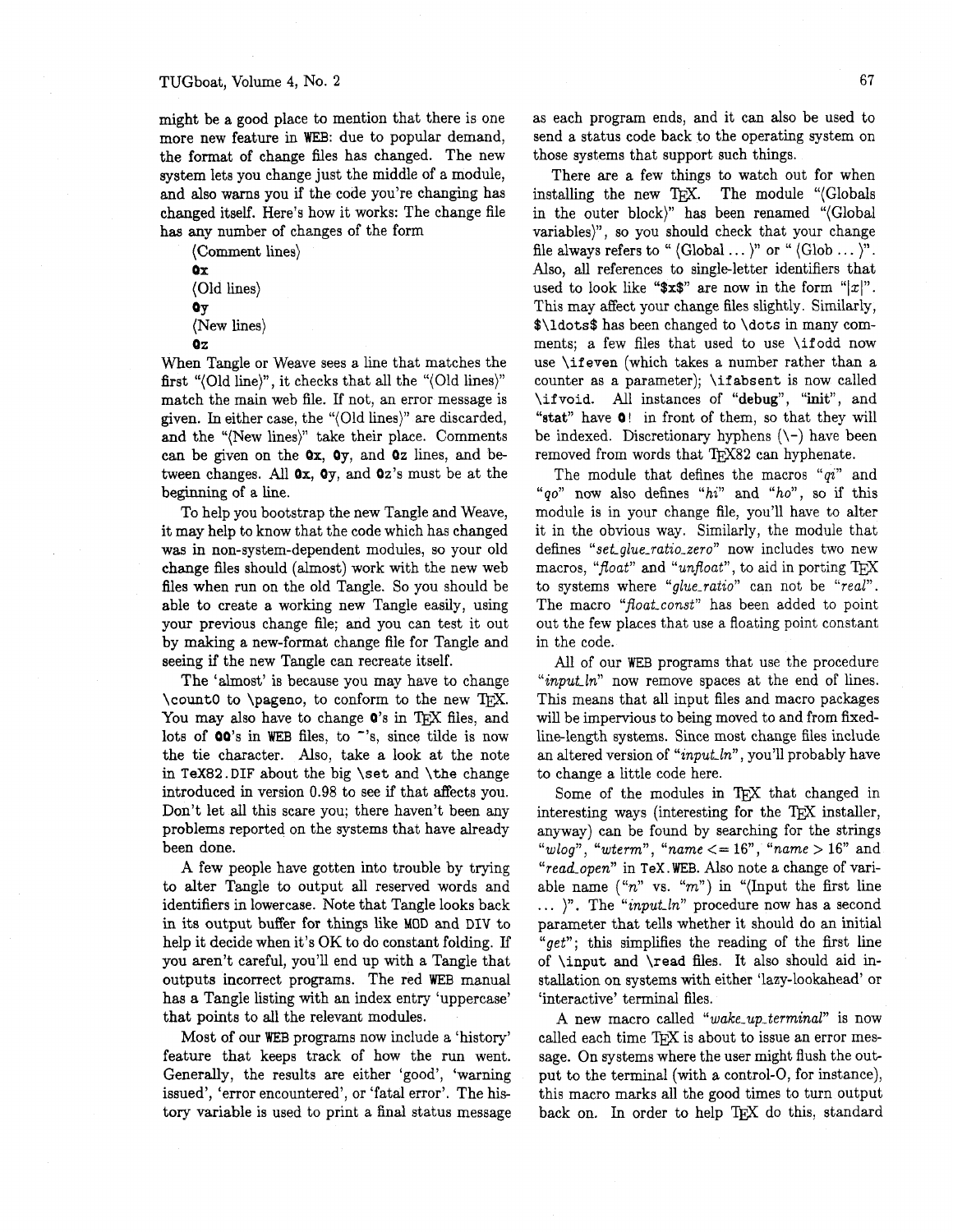error messages now say " $print_error("message...")$ instead of " $print_n l($ ""! message..." The "*print\_err*" takes care of printing the exclamation point and space, after it calls "wake-up-terminal". Note that "wake\_up\_terminal" is called from a few other places as well.

Other items from TFXhax: On Tops-20, the 'log file' spoken of in the TrXbook will have an extension of .LST, and on VAX/VMS, it will be .LIS, so as to avoid conflicting with .LOG files produced by batch jobs. The new extensions were chosen to match the systems' conventions about compiler listing file names (TEX is a compiler, after all).

Watch out for an unfortunate 'feature' of \everypar: If a paragraph begins in a group, as in ... \vskip **5pt <\it** Horizontal mode ... then the effects of the \everypar are local to that group (except for \globals, of course) even if the group<br>ends before the paragraph does.<br>The VM/CMS version of T<sub>E</sub>X that is now avail-<br>able through our standard distribution channels ron ends before the paragraph does.

able through our standard distribution channels represents the combined efforts of many people, who I won't list here for fear of leaving someone out. **Lf**  you have an IBM system that you'd like to be able to re-compile TFX on, you should be aware of a bug in the Pascal/VS optimizer found by Craig Platt.

#### program foo: **var i** : integer;

procedure changeit; forward;

```
procedure doit;
begin 
i := 1;changeit; 
written('Should not be one: ', i: 1);end;
```
procedure changeit; begin  $i := 2$ ;  $written('Should be two: ', i: 1);$ end;

```
begin 
doit; 
end.
```
The Pascal/VS developers have a fix for this, but the procedure for obtaining it is totally obscure. You're on your own, as far as I can tell.

Here are the current contents of the "Red Alert" file mentioned above:

A few bugs were discovered in  $TFX 0.999$ . Details of the changes may be found at the end of the TeX82. BUG file. The TRIP files had to be modified slightly to accommodate these changes. There was also a change to the TFXbook to make it consistent with the fact that \input files no longer have a blank line appended automatically.

**A** bug in **WEBHDR** caused index entries to have double Q's where there were supposed to be single Q's. This error shows up in **all** the red manuals.

**A** bug in Weave caused any unchanged module followed by a module whose first line had changed to be incorrectly marked as changed. This is fixed in Weave 2.2 with a small change in the logic of **"get** line".

A minor change to **\finsmOsh** in PLAIN. TEX.

And here's what TeX82.BUG has to say about changes made after the Version 0.999 red listing of **w82** (these changes are shown in **Qx,** Oy, **Oz** format for clarity; they are not meant to be used in an actual change file):

248. Module 1215, allow space in **\read**  $n$  to **\cs** (by FY, July 25, 1983)

**Ox** patch in get.r.token routine begin restart: get\_token; OY begin restart: repeat get\_token; until  $cur\_tok \leq$  space\_token;  $QZ$ 

249. Module 498, we must stack the current if type (FY, July 27)

 $\mathbf{r}$  ,  $\mathbf{r}$  ,  $\mathbf{r}$  ,  $\mathbf{r}$  ,  $\mathbf{r}$  ,  $\mathbf{r}$ 

Ox patch in conditional routine begin  $\mathbf{O}(\text{Push the condition stack0})$ ;

 $0+save_{cond\_ptr} := cond\_ptr; 0/$ 

```
OY
```
 $Q! this$ :  $if : small number;$  {type of this conditional} begin  $\mathbf{O}(P \text{ush the condition stack0})$ ;

 $0+save\_{cond\_ptr} := cond\_ptr; this\_if := cur\_chr; 0/$ 

Also replace cur if by this if in modules 501, 503, 506. The following patches do only what is necessary to make things work:

```
Ox
```
Oz

print\_cmd\_chr( $if_test, cur_if$ );

```
print\_cmd\_chr(j\_test, this\_if);
```

```
02
```
**asr** 

**Ox** 

if  $cur_i = if-int\_code$  then scan int Q+else scan\_normal\_dimen;

$$
\begin{array}{l}\n\text{By} \\
\text{if this.} \\
\text{if this.} \\
\text{if this.} \\
\text{if this.} \\
\text{if this.} \\
\text{if this.} \\
\text{if this.} \\
\text{if this.} \\
\text{if this.} \\
\text{if this.} \\
\text{if this.} \\
\text{if this.} \\
\text{if this.} \\
\text{if this.} \\
\text{if this.} \\
\text{if this.} \\
\text{if this.} \\
\text{if this.} \\
\text{if this.} \\
\text{if this.} \\
\text{if this.} \\
\text{if this.} \\
\text{if this.} \\
\text{if this.} \\
\text{if this.} \\
\text{if this.} \\
\text{if this.} \\
\text{if this.} \\
\text{if this.} \\
\text{if this.} \\
\text{if this.} \\
\text{if this.} \\
\text{if this.} \\
\text{if this.} \\
\text{if this.} \\
\text{if this.} \\
\text{if this.} \\
\text{if this.} \\
\text{if this.} \\
\text{if this.} \\
\text{if this.} \\
\text{if this.} \\
\text{if this.} \\
\text{if this.} \\
\text{if this.} \\
\text{if this.} \\
\text{if this.} \\
\text{if this.} \\
\text{if this.} \\
\text{if this.} \\
\text{if this.} \\
\text{if this.} \\
\text{if this.} \\
\text{if this.} \\
\text{if this.} \\
\text{if this.} \\
\text{if this.} \\
\text{if this.} \\
\text{if this.} \\
\text{if this.} \\
\text{if this.} \\
\text{if this.} \\
\text{if this.} \\
\text{if this.} \\
\text{if this.} \\
\text{if this.} \\
\text{if this.} \\
\text{if this.} \\
\text{if this.} \\
\text{if this.} \\
\text{if this.} \\
\text{if this.} \\
\text{if this.} \\
\text{if this.} \\
\text{if this.} \\
\text{if this.} \\
\text{if this.} \\
\text{if this.} \\
\text{if this.} \\
\text{if this.} \\
\text{if this.} \\
\text{if this.} \\
\text{if this.} \\
\text{if this.} \\
\text{if this.} \\
\text{if this.} \\
\text{if this.} \\
\text{if this.} \\
\text{if this.} \\
\text{if this.} \\
\text{if this.} \\
\text{if this.} \\
\text{if this.} \\
\text
$$

$$
0\texttt{-else}~ scan\_normal\_dimension;
$$

oz **Ox** 

Oz

$$
\textbf{if } \textit{cur\_if} = \textit{if\_char\_code} \text{ then } b := (n = \textit{cur\_chr}) \\ \textbf{0} \text{+else } b := (m = \textit{cur\_cmd});
$$

**0y**  
if this<sub>-</sub>if = if<sub>-</sub>char<sub>-</sub>code then 
$$
b := (n = cur-cur-chr)
$$
  
**0+else**  $b := (m = cur-cur0)$ ;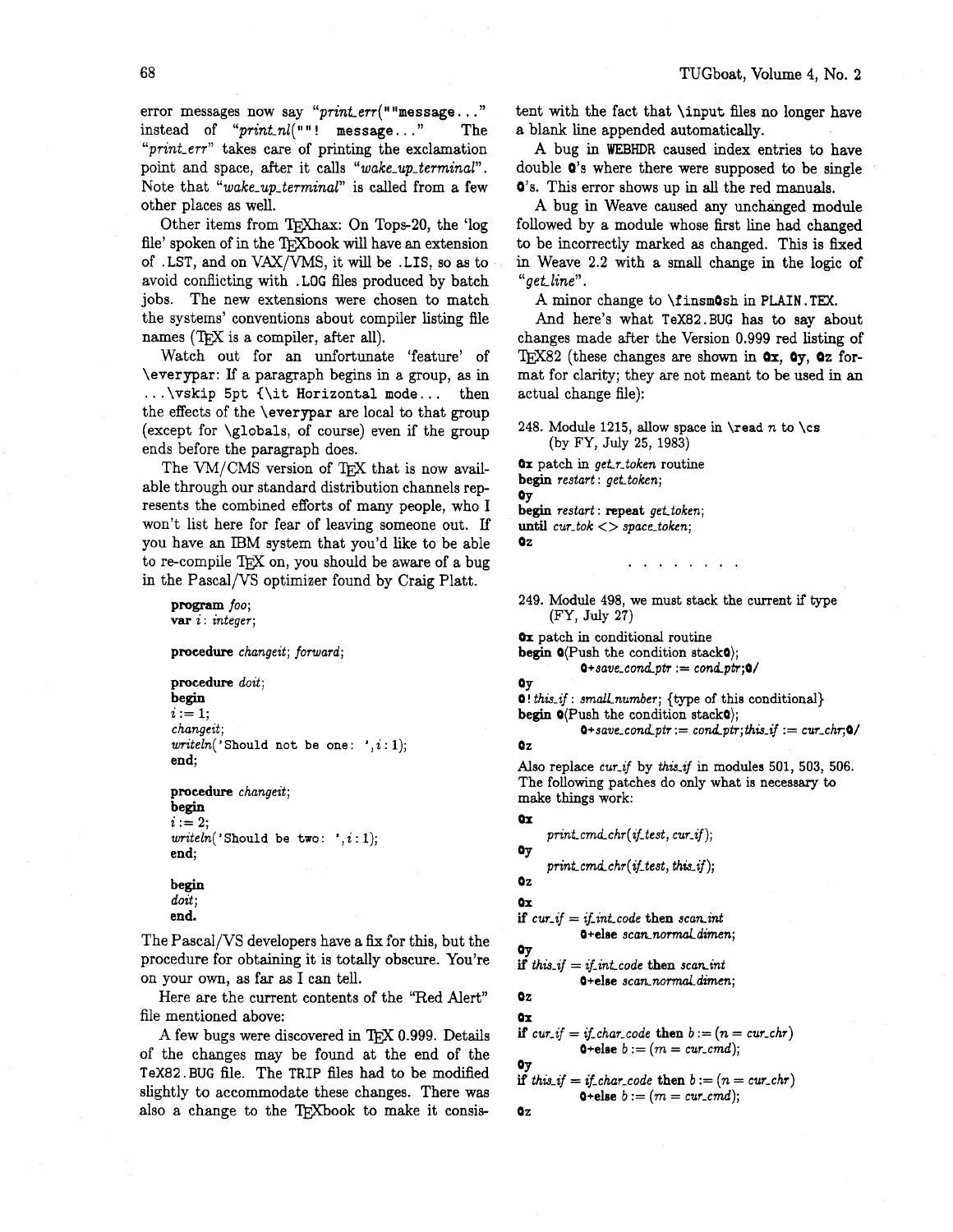### TUGboat, Volume **4,** No. **2**

250. Module 507, \ifx need not put a control sequence in hash table (July 29) **ax**   $get\_token; n := cs\_ptr; p := cur\_cmd; q := cur\_chr;$ get token; if cur-cmd  $\langle p \rangle$  then  $b := false$ **O**y  $get.next; n := cs\_ptr; p := cur\_cmd; q := cur\_chr;$ get next; if  $cur\_cmd \iff p$  then  $b := false$  $QZ$  $\begin{array}{cccccccccccccc} \bullet & \bullet & \bullet & \bullet & \bullet & \bullet & \bullet & \bullet & \bullet & \bullet & \bullet & \bullet \end{array}$ 251. Module 86, message is lost (noticed by HWT, July 31) **ax**   $print(" ... "); print lin; return;$ **Q**y  $print(" ... "); print ln; update-terminal; return;$ oz  $\mathbf{u}^{\prime}$  ,  $\mathbf{u}^{\prime}$  ,  $\mathbf{u}^{\prime}$  ,  $\mathbf{u}^{\prime}$  ,  $\mathbf{u}^{\prime}$  ,  $\mathbf{u}^{\prime}$  ,  $\mathbf{u}^{\prime}$ 252. Don't put empty at end of \input file! (Aug 1) [This simplifies the rules and the program, and also gets around a bug that occurred at the end of files with  $\end{math}$ **Ox** Module 362: 0 **An** empty line is inserted at the end of the file, if the last line wasn't already empty, because *input ln* sets  $\left| \text{last} \right| := \text{first} \right|$  when it discovers an  $\left| \text{eq} \right|$ . 0-empty line at end of fileO)  $\mathbf{O}(\text{Read next line of file into } | \text{buffer}|, \text{or}$  $|$ goto restart if the file has ended $\bullet$ )=  $begin{align} \n\text{begin} \n\text{incr} \n\end{align}$ if not force-eof then begin if *input ln(cur\_file, true)* then {not end of file}  $\{$ firm\_up\_the\_line  $\{$ this sets  $|$ limit $|$ } else if  $limit <$  start then firm up the line  $\{if | pausing|, the user can add more lines\}$ else force-eof  $:= true;$ **v**   $\bullet$   $\bullet$  (Read next line of file into  $|buffer|$ , or **goto** restart if the file has ended $\phi$  = **begin** incr(1ine); fist := start; if not force-eof then begin if input.ln(cur\_file, true) then {not end of file}  $firm.up-the-line$  {this sets  $|limit|$ } else  $force\_eof := true;$ Oz \*\*\* The changes above went into Version 0.9999, which was widely distributed.  $\mathbf{1} \left( \mathbf{1} \left( \mathbf{1} \left( \mathbf{1} \left( \mathbf{1} \left( \mathbf{1} \left( \mathbf{1} \left( \mathbf{1} \left( \mathbf{1} \left( \mathbf{1} \left( \mathbf{1} \right) \right) \right) \right) \right) \right) \right) \right) \right)$ 253. Ridiculous blunder made in change 146 (found by FY, August 16) Ox Correction to module 497 else loop $\mathbf{Q} + \mathbf{begin} q := cond\_ptr;$ if  $link(q) = p$  then begin  $type(p) := l$ ; return; end; if  $q = null$  then confusion("if"); **0**: this can't happen if  $\{ \quad if \}$ Oz

 $q := link(q);$ OY else begin  $q := cond_p t r$ ; loop0+ begin if  $q = null$  then confusion("if"); **0** : this can't happen if} $\{\qquad if\}\$ if  $link(q) = p$  then  $begin{bmatrix} type(p) := l;$  **return;** end;  $q :=$ link $(q)$ ; end; **Oz** . . . . . . . . 254. Minor amendment to stat(s) printing (cf. change 129) (August 16) **Ox** in module 1334  $wlog_1(n)$  ', str\_ptr - init\_str\_ptr : 1, ' strings out of ',  $max\_strings - init\_str\_ptr : 1);0/$ **Oy**  $wlog(' , str\_ptr - init\_str\_ptr : 1, ' string');$ if  $str\_ptr$   $\lt$   $>$  init  $str\_ptr + 1$  then wlog( $\degree$ s $\degree$ ); wlog-ln(' out of ', Oz 255. Bug in \xleader computations (found by FY, August 18) **Ox** in module 592  $Q$ !  $lq$ , $Q$ !  $lr$ , $Q$ !  $lx$ : integer; {quantities used in calculations for leaders) **O**<sub>V</sub>  $0!$   $lq,0!$   $lr:$  integer; {quantities used in calculations for leaders) oz Ox in module 626 **begin**  $edge := \text{cur}_h + \text{rule\_wd};$  $Q(\text{Let } | \text{curl } h | \text{ be the position of the first box, and})$ set *leader\_wd* to the spacing between corresponding parts of boxesa); while  $cur_h + leader_w = edge$  do  $\mathbf{O}(\text{Output a leader box at } | \text{curh} |),$ then advance  $|curl_h|$  by  $|leader_wd|0\rangle;$ **QY begin**  $edge := \text{cur}_h + \text{rule\_wd}; \ \text{lt} := 0;$  $Q(\text{Let } |cur,h|)$  be the position of the first box, and set *leader-wd +*  $|x|$  to the spacing between corresponding parts of boxes0); while  $cur_h + leader_w = edge$  do  $\mathbf{0}$ (Output a leader box at  $| \textit{cur-h} |$ , then advance  $|curl_h|$  by  $|leader_wd + |x|0\rangle;$ Oz Ox in module 627  $leader\_wd := leader\_wd + lx;$ **QY**  oz **Ox** in module 628  $cur_h := save_h + leader_wd;$ OY  $cur_h := save_h + leader_w + lx;$